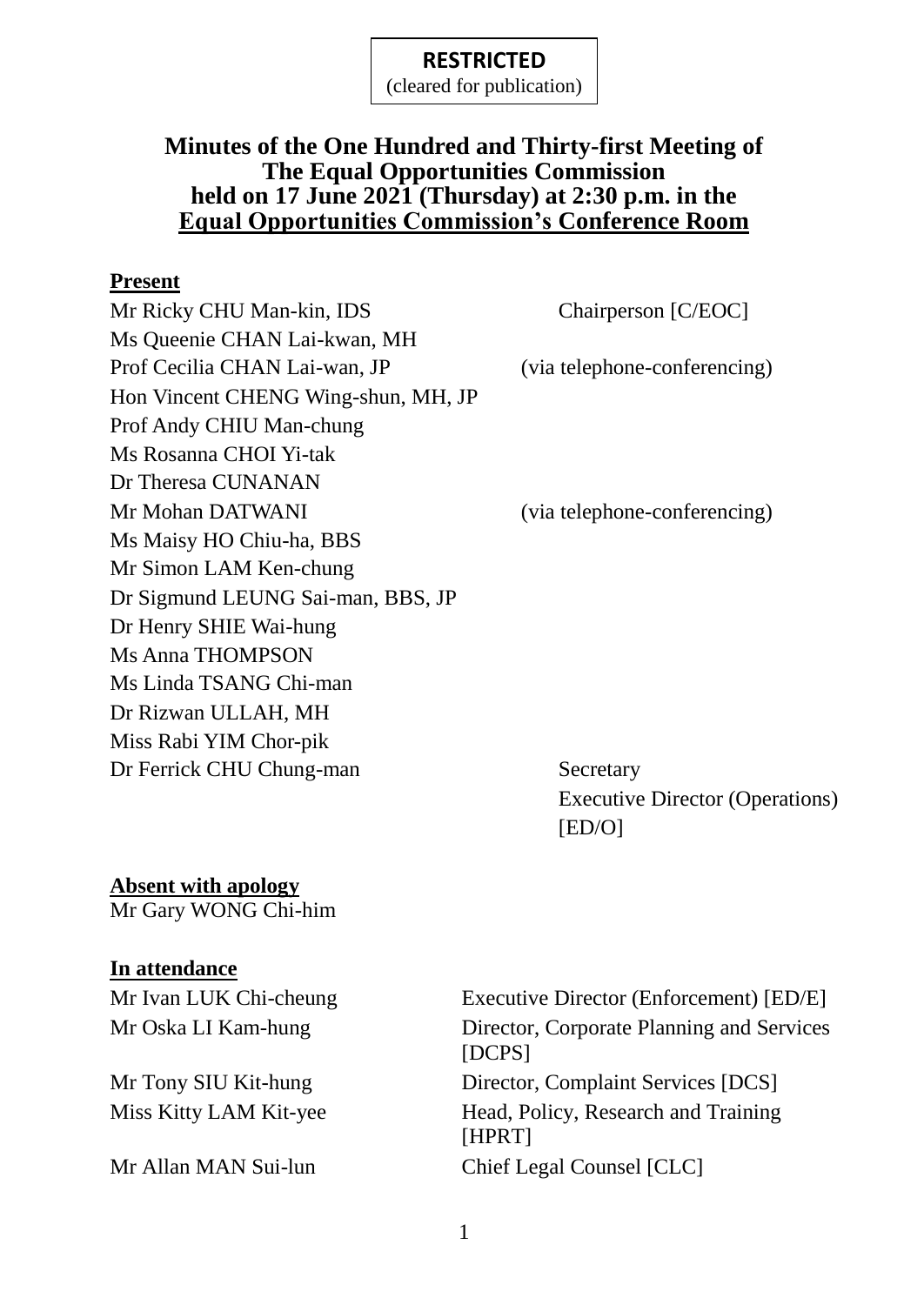(cleared for publication)

Ms Shana WONG Shan-nar Head, Corporate Communications [HCC] Miss Gloria YU Wai-ling Senior Equal Opportunities Officer, Administration & Personnel [SAP] Ms Hollis LING Yin-har Equal Opportunities Officer, Administration & Personnel [EAP]

## **I. Introduction**

1. The Chairperson (C/EOC) welcomed all Commission Members (Members) to the 131st Meeting, in particular Ms Queenie CHAN, Ms Rosanna CHOI, Dr Theresa CUNANAN, Ms Linda TSANG, Ms Rabi YIM, who were new Members joining the meeting for the first time. C/EOC said that apology for absence was received from Mr Gary WONG who had prior engagements. Prof Cecilia CHAN and Mr Mohan DATWANI would join the meeting via telephone conference and Prof CHAN would need to leave the meeting at around 3:30pm. Hon Vincent CHENG, Dr Sigmund LEUNG, Dr Henry SHIE, and Ms Anna THOMPSON would join the meeting at a later time.

2. C/EOC said that there were no special issues for informing the media, hence no press briefing would be held after the meeting.

## **II. Matters Arising** (Agenda Item No. 1)

3. There were no matters arising from previous meetings that required Members' attention in this meeting.

## **III. New Agenda Items**

# **Update on the EOC's 25th Anniversary Programme** (EOC Paper No. 6/2021; Agenda Item No. 2)

4. C/EOC said that EOC Paper No. 6/2021 provided an update on the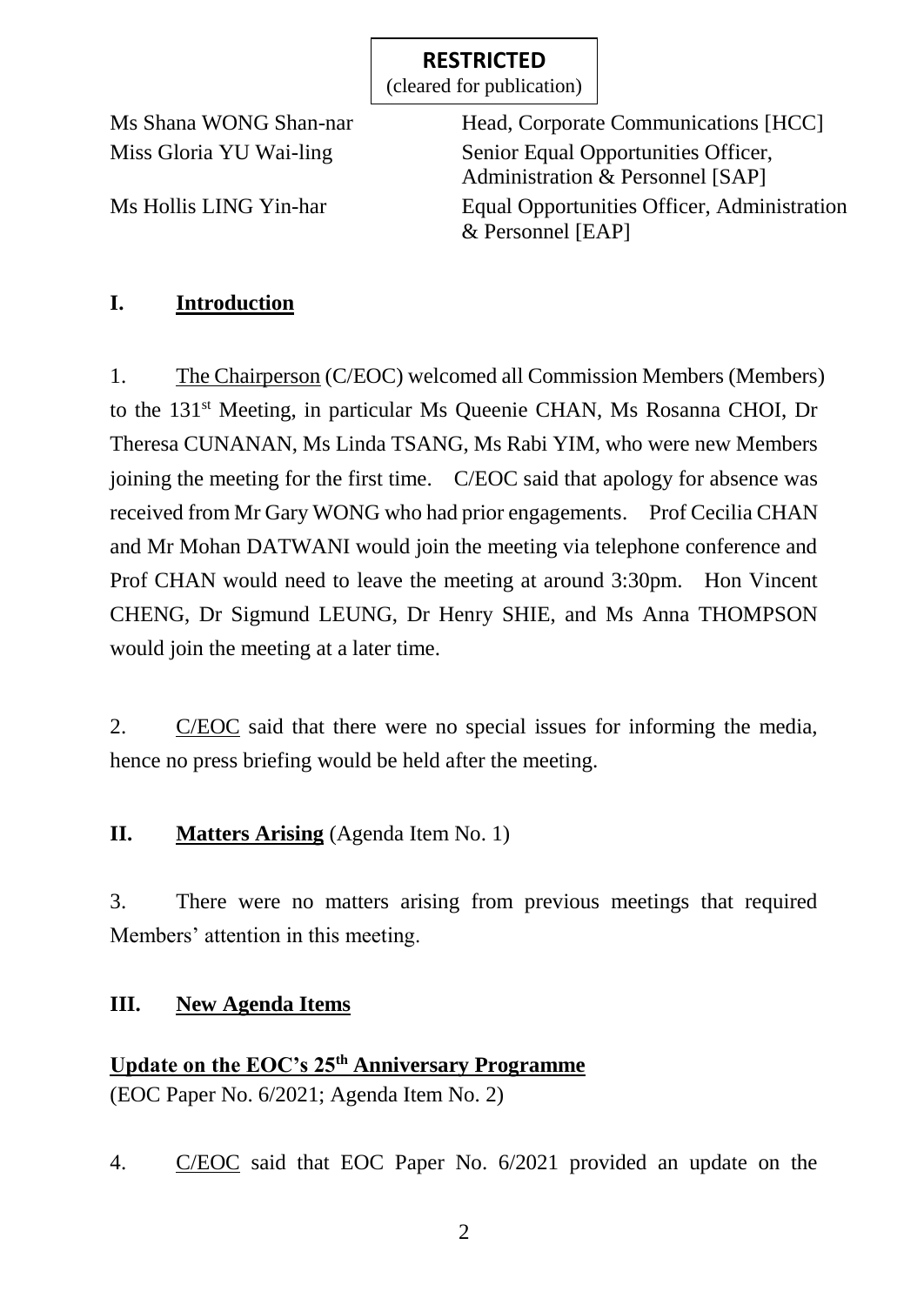(cleared for publication)

activities and programmes of the EOC's  $25<sup>th</sup>$  anniversary campaign from 2020 to 2021. From July 2020 onwards, a series of activities had been launched to engage different sectors of the community which included (i) Equal Opportunity Employer Recognition Scheme; (ii) Visual Storytelling Project and Roving Exhibitions; (iii) Asia-Pacific Women Caregivers with Disabilities Conference 2020; (iv) online / social media promotions and photo competition; (v) Generation i Children's Colouring & Drawing Competition; (vi) logo and dedicated website; and (vii) collaterals, publications and souvenirs.

5. HCC highlighted the updated status of each programme of the  $25<sup>th</sup>$ anniversary campaign for Members' information. Members noted that the Equal Opportunity Employer Recognition Scheme (the Scheme), launched on 4 November 2020, aimed to give recognition to companies and organisations that excelled in the implementation of equal opportunities (EO) employment policies, and raised awareness of the benefits of these policies, such that more organisations would be motivated to implement EO policies, helping to create an equal and inclusive workplace for employees in Hong Kong. By the application deadline of 31 January 2021, the EOC received 420 applications from 192 organisations and companies with more than 220,000 employees. Subsequently, the EOC successfully invited 29 adjudicators for the assessment panels (including EOC Chairperson, EOC Members and relevant stakeholders) to consider and select the Equal Opportunity Employers in each of the four categories, i.e. Gender Equality, Equality for Diverse Abilities, Family Status Equality and Racial Equality and Inclusion.

6. Members noted that a presentation ceremony was held on 14 May 2021 at the EOC office to present trophies and certificates to awarded organisations. Mr Erick TSANG Kwok-wai, IDSM, JP, Secretary for Constitutional and Mainland Affairs was the officiating guest. There were 14 companies winning the Equal Opportunity Employer Gold Award which had excelled in all of the four categories, and 10 small- and medium-sized enterprises (SMEs) with impressive EO policies were given the Outstanding SME Award. A dedicated website for the Scheme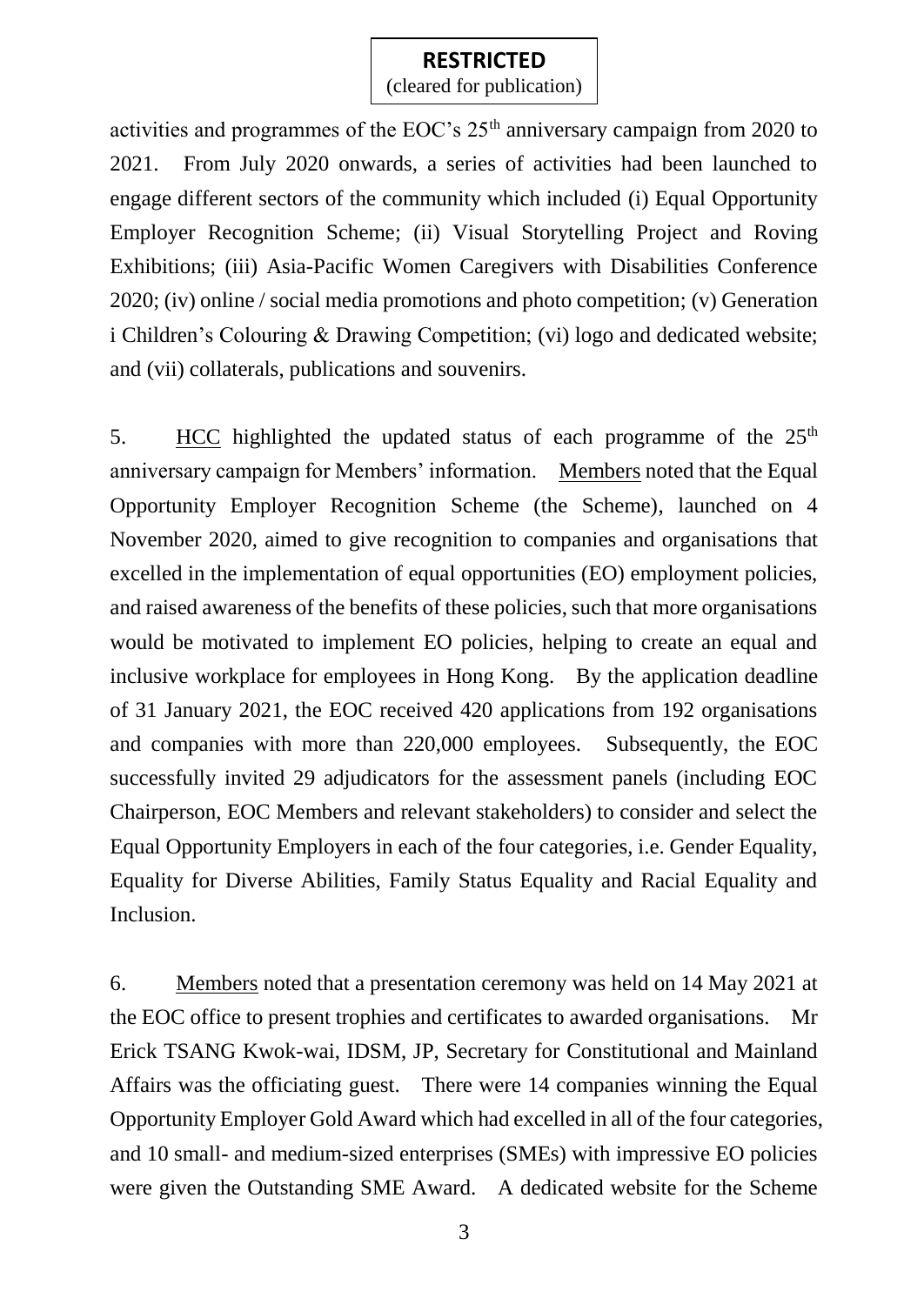(cleared for publication)

[\(www.eoc.hk/s/eoemployer\)](http://www.eoc.hk/s/eoemployer) had been created. Related results and photos for the presentation ceremony had been uploaded on the website.

7. As regards the Visual Storytelling Project and Roving Exhibitions, the EOC, in collaboration with 14 NGOs, had collected nearly 140 original photographic works from people with disabilities, ethnic minorities, migrant domestic workers, woman carers, newly arrived immigrants from mainland China, people living with mental illness, as well as members of the LGBT community facing multiple challenges. The EOC organized exhibitions to tour at The Mills in Tsuen Wan and The University of Hong Kong from late January to late March 2021. The final stop of the exhibition would be held at Hong Kong Cultural Centre from 23 to 28 August 2021. As a spin-off project, a seminar titled "Marginalisation and Empowerment: Voices of Hong Kong Women" coorganised with the Committee on Gender Equality and Diversity (CGED) under the Faculty of Arts at the University of Hong Kong was held on 7 March 2021 via web conferencing. The seminar aimed to encourage discussion on the everyday challenges facing women of lower socioeconomic status and ethnic minority women in Hong Kong.

8. The Asia-Pacific Women Caregivers with Disabilities Conference (the Conference) was a programme collaborated with the Association of Women with Disabilities Hong Kong (AWDHK). The Conference had originally been scheduled for November 2020, but was deferred due to the outbreak of COVID-19. The Conference eventually was live broadcast on 22 January 2021. Participants were invited to join the Conference either on site or via EOC's social media platforms. The number of viewers on social media platforms exceeded 1,000.

9. Members noted that the EOC had stepped up its online and social media promotions and would keep on launching online promotion campaigns on popular websites to promote EO messages. Apart from the corporate page on LinkedIn already in place, an Instagram page would be launched in Q3/2021. In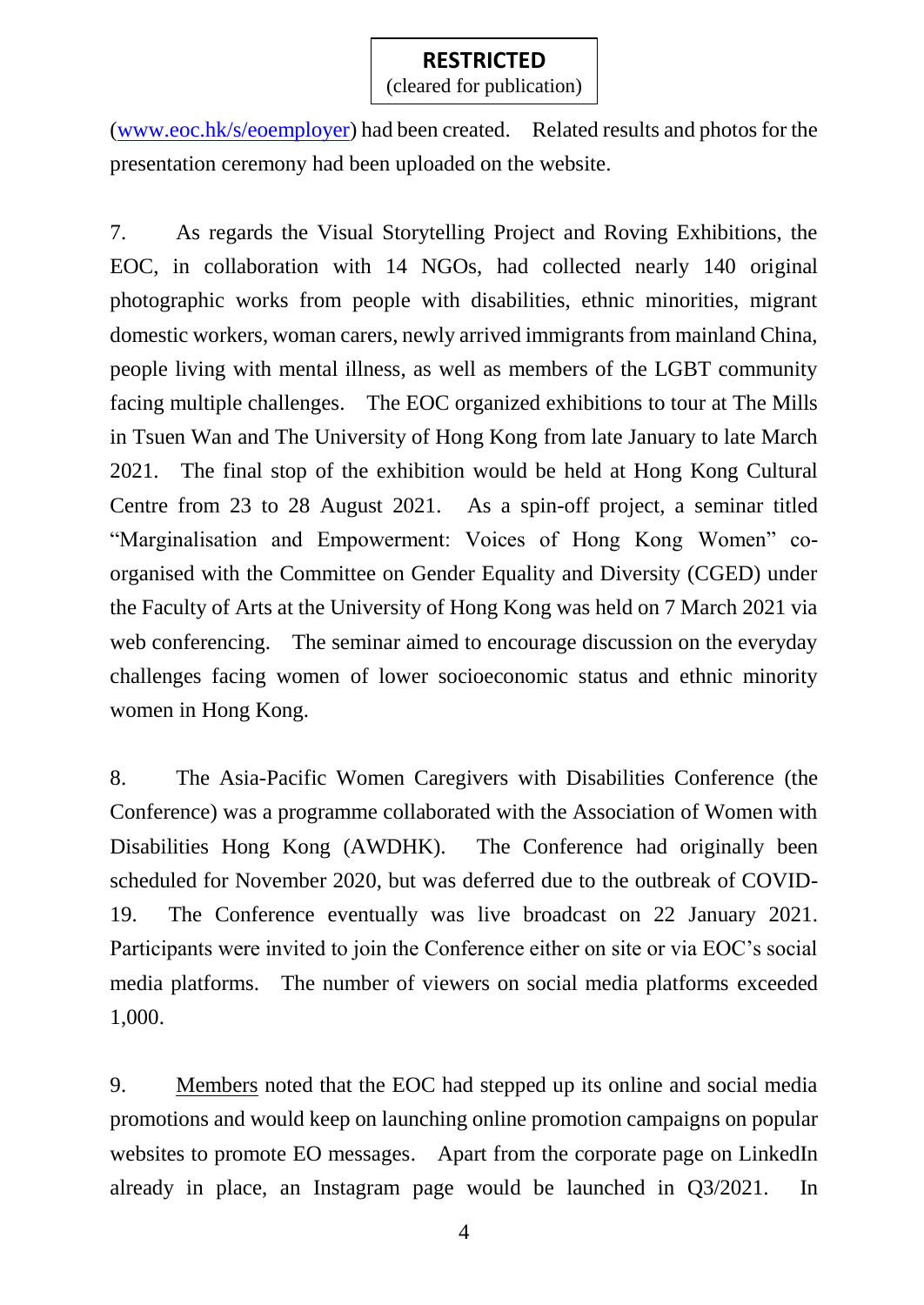(cleared for publication)

association, a photo competition to engage the younger generation and drive traffic to the EOC social media account would be launched in Q3/2021.

*(Dr Sigmund LEUNG and Ms Anna THOMPSON joined the meeting at this juncture.)*

10. HCC said that a distinct logo was created by Professor T.H. TSE (a former Co-opted Member of the Community Participation & Publicity Committee) on pro-bono basis. The logo had been used consistently on the EOC website, social media platforms and various promotions so as to generate remembrances by the public. Moreover, a dedicated website on the 25<sup>th</sup> anniversary campaigns had been set up to chronicle the major events and projects of the EOC over the past 25 years. A commemorative video featuring C/EOC as the narrator was released on the dedicated website as well as on the EOC's YouTube channel to showcase the history and milestones of the EOC, and the impact created through the years.

11. Members expressed their appreciation for the launch of the  $25<sup>th</sup>$ anniversary campaign, in particular the commemorative video and the Equal Opportunity Employer Recognition Scheme, which asserted the work of the EOC and engaged participation of different sectors and the community at large.

*(Hon Vincent CHENG and Dr Henry SHIE joined the meeting at this juncture.)*

12. C/EOC said that the award-winning Equal Opportunity employers were important contact points to the EOC. Partnering with them and engaging them in various activities, including sharing sessions and activities of the EO Club would be beneficial to mainstreaming the value of equal opportunities. C/EOC added that to accentuate its importance, the Equal Opportunity Employer Recognition Scheme would best be organized at an interval of about every three years, rather than as an annual event.

13. Members noted EOC Paper No. 6/2021.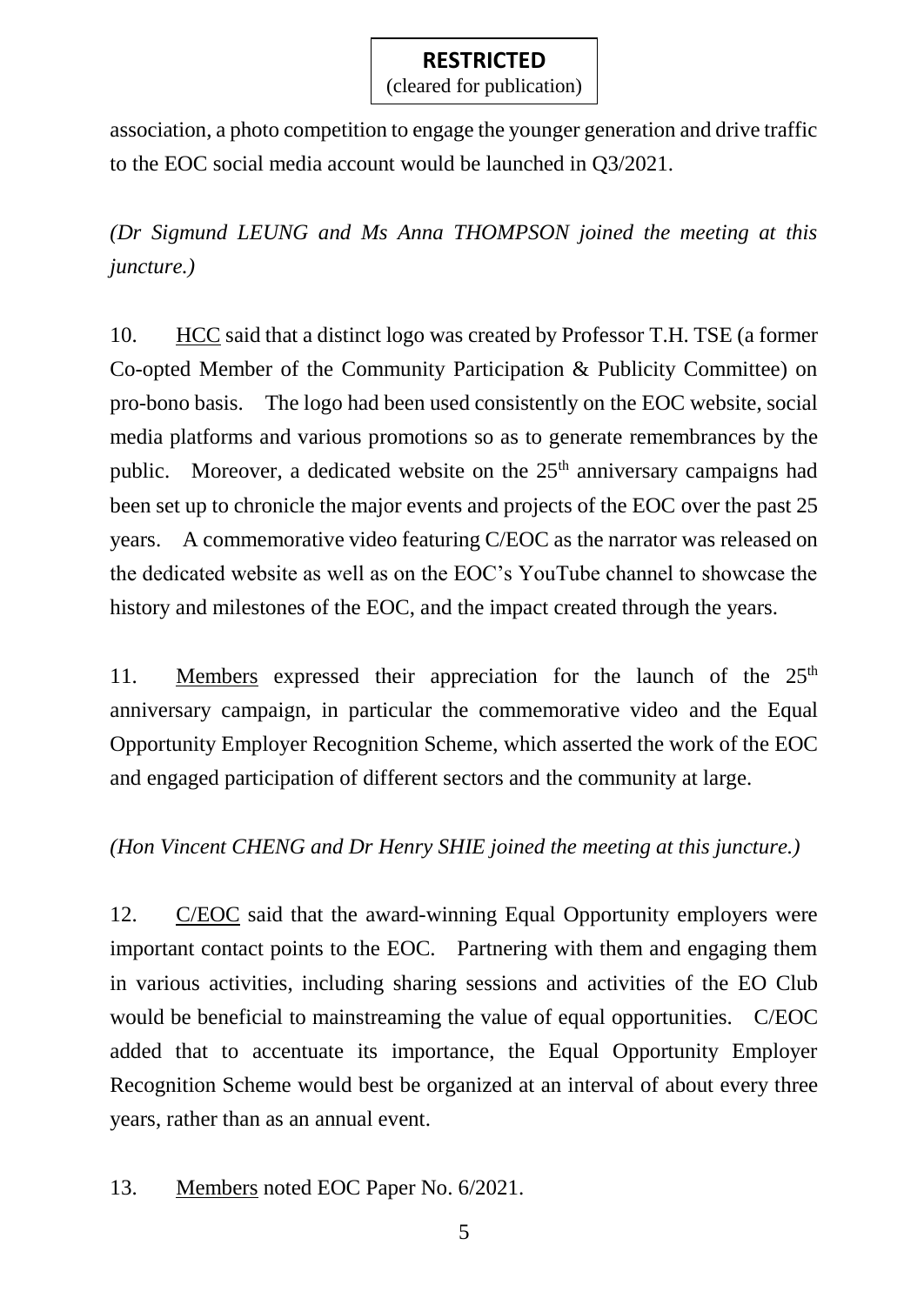(cleared for publication)

### **Chairperson's Quarterly Report**

(EOC Paper No. 7/2021; Agenda Item No. 3)

14. EOC Paper No. 7/2021 was the ninth quarterly report which summarized the important work of C/EOC for the period from March to May 2021.

15. Members noted EOC Paper No. 7/2021.

## **Reports of the Legal & Complaints Committee, Community Participation & Publicity Committee, Policy, Research & Training Committee and Administration & Finance Committee**

(EOC Paper No. 8/2021; Agenda Item No. 4)

16. EOC Paper No. 8/2021 presented the important matters raised and decisions made at the four EOC Committee meetings held during the period from March to May 2021.

17. In response to a question raised by a Member, ED/O and HPRT said that the "Online Training Module (OTM) on Preventing Sexual Harassment on Campus" was produced by the EOC under a consultancy agreement with the eight UGC-funded universities. The production of the OTM was fully funded by the eight UCG-funded universities, thus the OTM would be used exclusively by their students. The EOC would collaborate with the same studio producing the UGCfunded OTM to create an EOC OTM for students of non-UGC funded tertiary institutions. The eight UGC-funded universities had kindly allowed the EOC to use part of the animated videos in their OTM for the EOC OTM. Hence, the EOC would adapt part of the UCG-funded OTM and develop some more new contents to meet the needs of non-UGC funded tertiary institutions in producing the EOC OTM.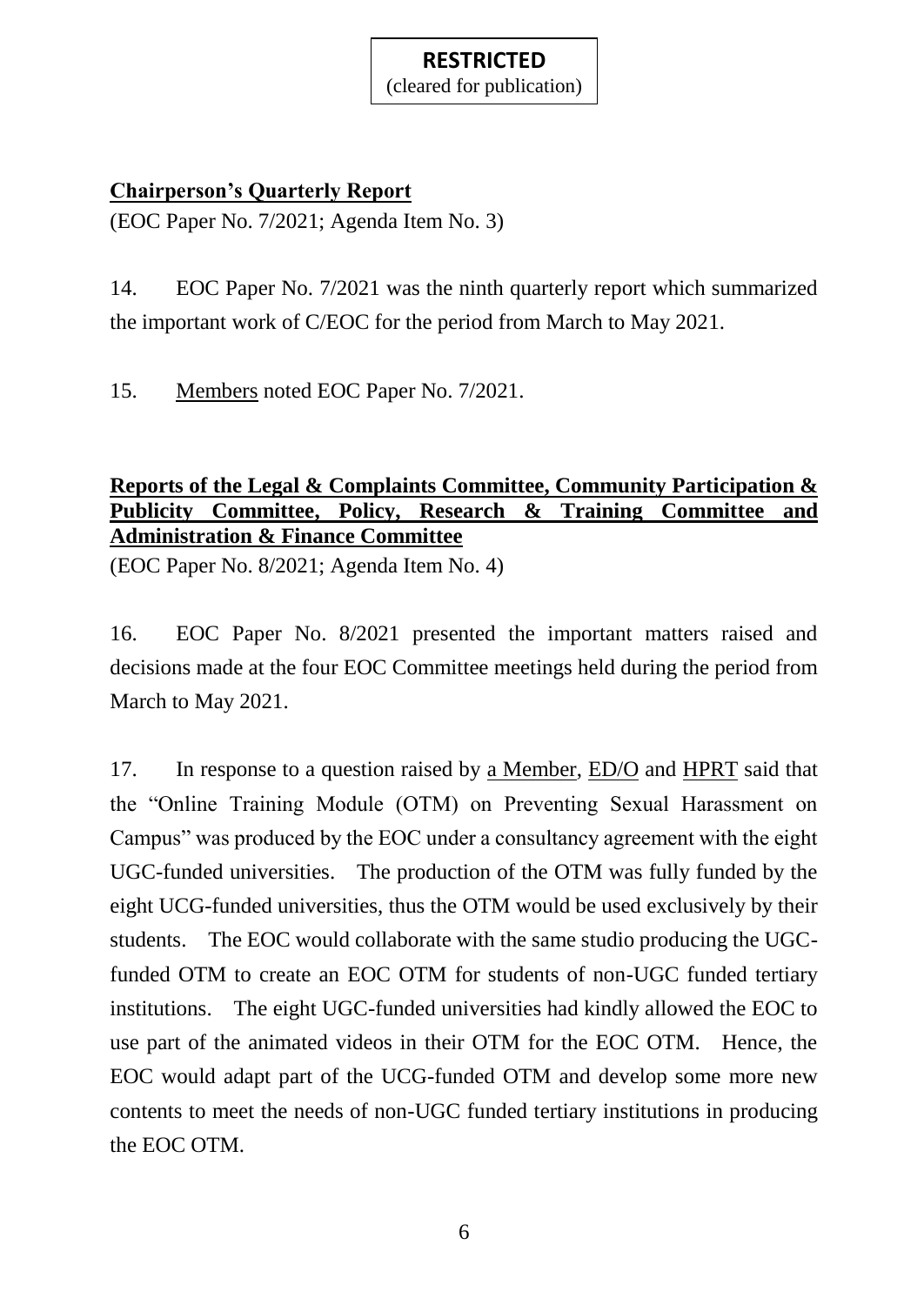18. Members noted EOC Paper No. 8/2021.

## **IV. Any Other Business**

## **Provision of Vaccination-related Incentive Measures**

19. A Member raised a general enquiry concerning the lawfulness of employers in offering employees with incentives to receive COVID-19 vaccination. C/EOC said that he had commented on this topic in a media interview and his view was that such kind of incentive would unlikely fall foul of the anti-discrimination ordinances. ED/E supplemented that as the incentive measures were usually applied to all employees regardless of their individual backgrounds, any argument from the angle of direct discrimination would unlikely be successful. As for indirect discrimination, there was a good chance for employers to justify their decisions in applying those incentive measures for the protection of public health.

20. A Member joined the discussion and agreed that the incentive measures would unlikely contravene the anti-discrimination legislation. But he reminded that if any of those incentive measures had constituted a unilateral alteration of employment terms, individual employees might have the rights to follow up the matter in accordance with relevant employment legislation.

*(Prof Cecilia CHAN left the meeting at this juncture.)*

21. C/EOC said concerns from the public over discrimination had arisen after the Government announced plans to introduce a "vaccine bubble" scheme for restaurants and mandatory vaccination for foreign domestic helpers. DCS added that the number of enquiries received subsided after C/EOC had explained how the anti-discrimination ordinances might apply through releasing of a statement and attending interviews with various media. In addition, no abnormal surge in the number of enquiries received was observed following the recent rolling-out of